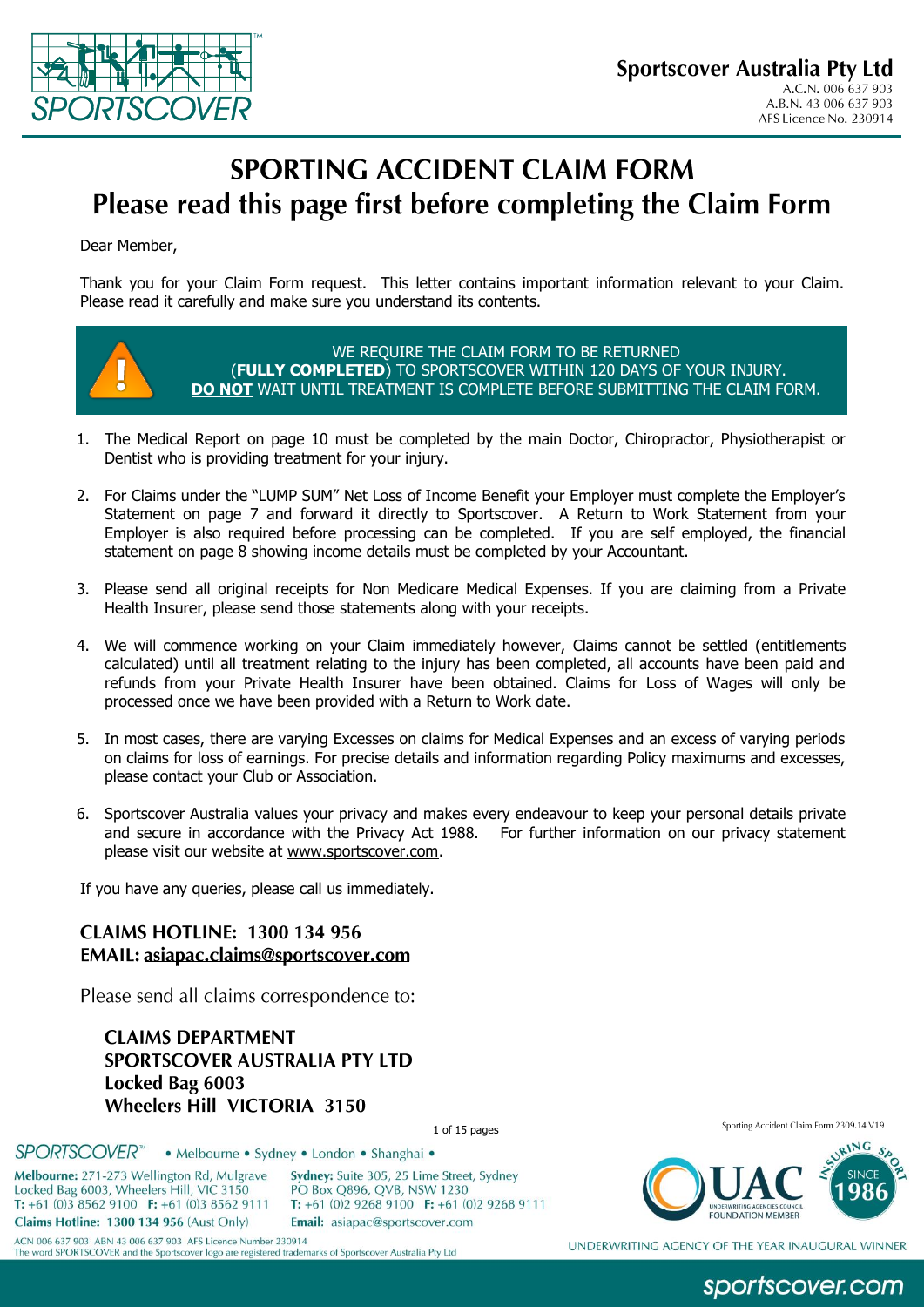

# **Claim Form**

#### **PLEASE USE BLOCK LETTERS | ALL SECTIONS MUST BE COMPLETED**



**BEFORE YOU COMMENCE FILLING IN THIS FORM, PLEASE MAKE SURE YOU HAVE READ AND**  FULLY UNDERSTOOD THE DIALOGUE ON THE FRONT OF THE CLAIM FORM AS IT CONTAINS **IMPORTANT INFORMATION RELATING TO YOUR CLAIM. IF YOU HAVE ANY QUESTIONS AT ALL ABOUT ITS CONTENTS OR MEANING, PLEASE CONTACT YOUR NEAREST SPORTSCOVER OFFICE**.

#### **PART 1 – CONTACT / CLAIMANT DETAILS**

| Name of Claimant      |                                                                                                                                                                                                                                                                                                                     |                     |                                                                                                                                                                                                                                                                                                                                                                                                                                            |               |
|-----------------------|---------------------------------------------------------------------------------------------------------------------------------------------------------------------------------------------------------------------------------------------------------------------------------------------------------------------|---------------------|--------------------------------------------------------------------------------------------------------------------------------------------------------------------------------------------------------------------------------------------------------------------------------------------------------------------------------------------------------------------------------------------------------------------------------------------|---------------|
|                       | Surname                                                                                                                                                                                                                                                                                                             |                     | <b>Given Names</b>                                                                                                                                                                                                                                                                                                                                                                                                                         |               |
| Date of Birth         | $\frac{1}{2}$ $\frac{1}{2}$ $\frac{1}{2}$ $\frac{1}{2}$ $\frac{1}{2}$ $\frac{1}{2}$ $\frac{1}{2}$ $\frac{1}{2}$ $\frac{1}{2}$ $\frac{1}{2}$ $\frac{1}{2}$ $\frac{1}{2}$ $\frac{1}{2}$ $\frac{1}{2}$ $\frac{1}{2}$ $\frac{1}{2}$ $\frac{1}{2}$ $\frac{1}{2}$ $\frac{1}{2}$ $\frac{1}{2}$ $\frac{1}{2}$ $\frac{1}{2}$ | Sex                 | <b>Male</b>                                                                                                                                                                                                                                                                                                                                                                                                                                | <b>Female</b> |
| Occupation            | <u> 1980 - Andrea Andrew Maria (h. 1980).</u>                                                                                                                                                                                                                                                                       |                     |                                                                                                                                                                                                                                                                                                                                                                                                                                            |               |
| Home Address          |                                                                                                                                                                                                                                                                                                                     |                     |                                                                                                                                                                                                                                                                                                                                                                                                                                            |               |
|                       |                                                                                                                                                                                                                                                                                                                     |                     | Post Code<br>State $\frac{1}{\sqrt{1-\frac{1}{\sqrt{1-\frac{1}{\sqrt{1-\frac{1}{\sqrt{1-\frac{1}{\sqrt{1-\frac{1}{\sqrt{1-\frac{1}{\sqrt{1-\frac{1}{\sqrt{1-\frac{1}{\sqrt{1-\frac{1}{\sqrt{1-\frac{1}{\sqrt{1-\frac{1}{\sqrt{1-\frac{1}{\sqrt{1-\frac{1}{\sqrt{1-\frac{1}{\sqrt{1-\frac{1}{\sqrt{1-\frac{1}{\sqrt{1-\frac{1}{\sqrt{1-\frac{1}{\sqrt{1-\frac{1}{\sqrt{1-\frac{1}{\sqrt{1-\frac{1}{\sqrt{1-\frac{1}{\sqrt{1-\frac{1}{\sqrt$ |               |
|                       |                                                                                                                                                                                                                                                                                                                     |                     |                                                                                                                                                                                                                                                                                                                                                                                                                                            |               |
|                       |                                                                                                                                                                                                                                                                                                                     |                     | State Post Code                                                                                                                                                                                                                                                                                                                                                                                                                            |               |
|                       |                                                                                                                                                                                                                                                                                                                     |                     |                                                                                                                                                                                                                                                                                                                                                                                                                                            |               |
| Mobile                |                                                                                                                                                                                                                                                                                                                     | Email               | <u> 1989 - Andrea Barbara, poeta esperanto-poeta esperanto-poeta esperanto-poeta esperanto-poeta esperanto-poeta</u>                                                                                                                                                                                                                                                                                                                       |               |
|                       | <b>Yes</b><br>Australian Permanent Resident<br><b>No</b>                                                                                                                                                                                                                                                            |                     | <b>Other</b> (if other, please specify):                                                                                                                                                                                                                                                                                                                                                                                                   |               |
| Sport                 |                                                                                                                                                                                                                                                                                                                     |                     |                                                                                                                                                                                                                                                                                                                                                                                                                                            |               |
| Team/Club             |                                                                                                                                                                                                                                                                                                                     |                     |                                                                                                                                                                                                                                                                                                                                                                                                                                            |               |
| Association (in full) |                                                                                                                                                                                                                                                                                                                     |                     |                                                                                                                                                                                                                                                                                                                                                                                                                                            |               |
| (a)<br>1.             | Please give a full description of the circumstances of the accident which led to the injury.                                                                                                                                                                                                                        |                     |                                                                                                                                                                                                                                                                                                                                                                                                                                            |               |
|                       |                                                                                                                                                                                                                                                                                                                     |                     |                                                                                                                                                                                                                                                                                                                                                                                                                                            |               |
|                       |                                                                                                                                                                                                                                                                                                                     |                     |                                                                                                                                                                                                                                                                                                                                                                                                                                            |               |
|                       |                                                                                                                                                                                                                                                                                                                     |                     |                                                                                                                                                                                                                                                                                                                                                                                                                                            |               |
| (b)                   | Please provide a copy of the teamsheet/scoresheet where the details of the accident have been recorded                                                                                                                                                                                                              |                     |                                                                                                                                                                                                                                                                                                                                                                                                                                            |               |
| (c)                   | When did the injury occur?                                                                                                                                                                                                                                                                                          | Date $/$ / $/$      | Time am/pm                                                                                                                                                                                                                                                                                                                                                                                                                                 |               |
| (d)                   | Please provide the address of where the injury occurred                                                                                                                                                                                                                                                             |                     |                                                                                                                                                                                                                                                                                                                                                                                                                                            |               |
|                       |                                                                                                                                                                                                                                                                                                                     |                     | Post Code                                                                                                                                                                                                                                                                                                                                                                                                                                  |               |
| (e)                   | At the time of the injury, were you:                                                                                                                                                                                                                                                                                |                     |                                                                                                                                                                                                                                                                                                                                                                                                                                            |               |
|                       | Playing<br>Training                                                                                                                                                                                                                                                                                                 |                     | Social Game/Match                                                                                                                                                                                                                                                                                                                                                                                                                          |               |
|                       | Pre Season Playing                                                                                                                                                                                                                                                                                                  | Pre Season Training | Officiating                                                                                                                                                                                                                                                                                                                                                                                                                                |               |
|                       | Other                                                                                                                                                                                                                                                                                                               |                     |                                                                                                                                                                                                                                                                                                                                                                                                                                            |               |
|                       | If "Other", please provide details                                                                                                                                                                                                                                                                                  |                     |                                                                                                                                                                                                                                                                                                                                                                                                                                            |               |
|                       |                                                                                                                                                                                                                                                                                                                     |                     |                                                                                                                                                                                                                                                                                                                                                                                                                                            |               |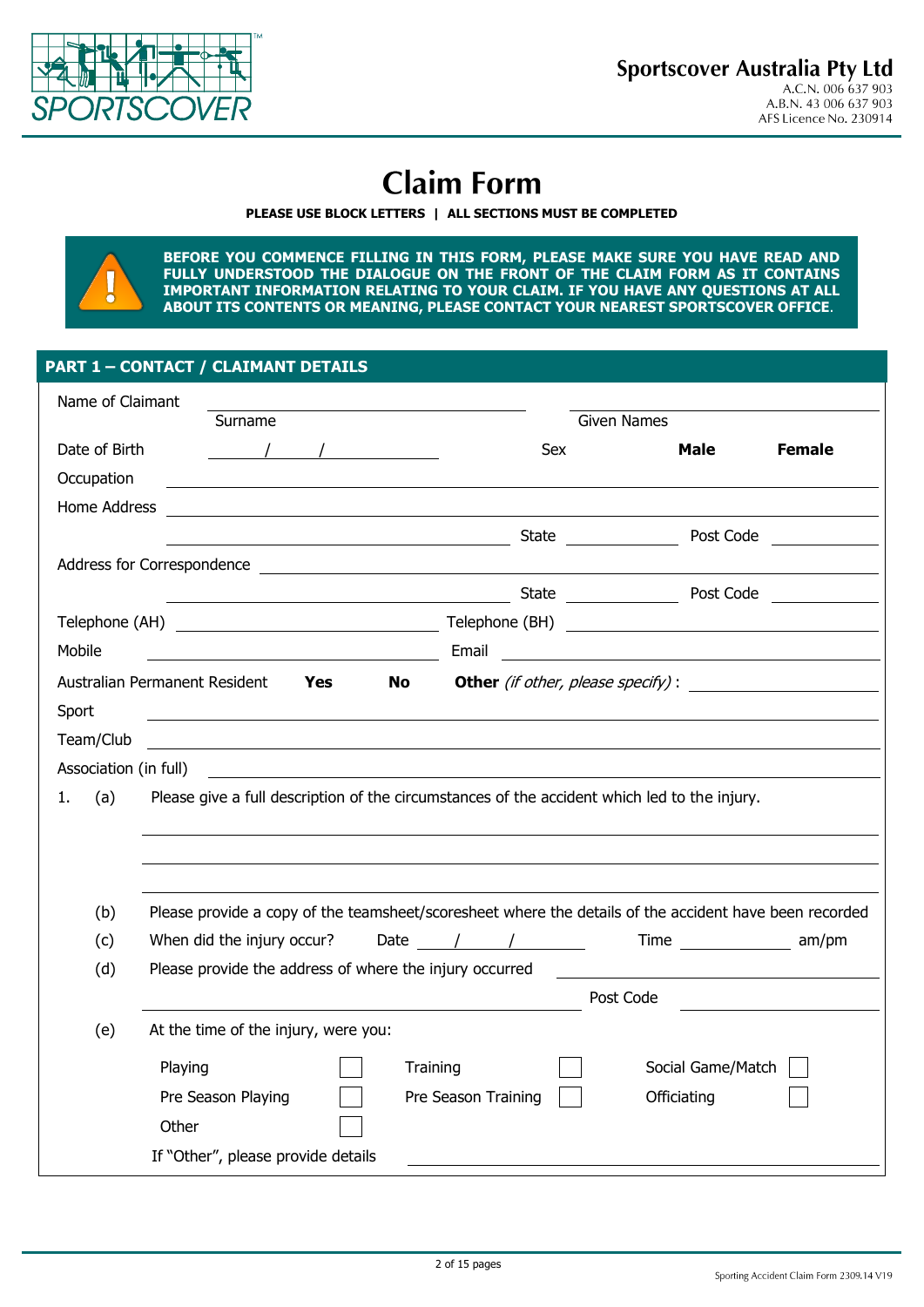

|    |     | PART 1 - CONTACT / CLAIMANT DETAILS - continued             |                                                                                                                      |            |              |                |
|----|-----|-------------------------------------------------------------|----------------------------------------------------------------------------------------------------------------------|------------|--------------|----------------|
|    | (f) | On what surface were you participating?                     |                                                                                                                      |            |              |                |
|    |     | Grass                                                       | Synthetic Surface                                                                                                    |            | Wooden Floor |                |
|    |     | Gravel                                                      | Concrete/Bitumen                                                                                                     |            | Other        |                |
|    |     | If "Other", please provide details                          |                                                                                                                      |            |              |                |
|    | (g) | What was the condition of the surface?                      |                                                                                                                      |            |              |                |
|    |     | Normal                                                      | Hard                                                                                                                 |            | Wet          |                |
|    |     | Muddy                                                       | Other                                                                                                                |            |              |                |
|    |     | If "Other", please provide details                          |                                                                                                                      |            |              |                |
|    | (h) | What were the weather conditions at the time of injury?     |                                                                                                                      |            |              |                |
|    |     | Fine                                                        | Light Rain                                                                                                           |            | Heavy Rain   |                |
|    |     | Other                                                       |                                                                                                                      |            |              |                |
|    |     | If "Other", please provide details                          |                                                                                                                      |            |              |                |
|    | (i) | What were the temperature conditions at the time of injury? |                                                                                                                      |            |              |                |
|    |     | Very Hot                                                    | Hot                                                                                                                  |            | Hot & Humid  |                |
|    |     | Mild                                                        | Cold                                                                                                                 |            | Very Cold    |                |
|    |     | Other                                                       |                                                                                                                      |            | Cold         |                |
|    |     | If "Other", please provide details                          |                                                                                                                      |            |              |                |
|    | (j) | What activity lead to the injury?                           |                                                                                                                      |            |              |                |
|    |     | Landing                                                     | <b>Jumping</b>                                                                                                       |            | Twist/Turn   |                |
|    |     | Side Stepping                                               | Starting                                                                                                             |            | Stopping     |                |
|    |     | Running                                                     | Kicking                                                                                                              |            | Tackle       |                |
|    |     | Impact by Object                                            | Collision with Player                                                                                                |            | Other        |                |
|    |     | If "Other", please provide details                          |                                                                                                                      |            |              |                |
|    | (k) | Was a sports trainer present at the game?                   |                                                                                                                      | <b>Yes</b> | No           | <b>Unknown</b> |
| 2. | (a) | What injuries did you receive?                              | <u> 1980 - Jan Samuel Barbara, martin da shekara 1980 - An tsa a tsa a tsa a tsa a tsa a tsa a tsa a tsa a tsa a</u> |            |              |                |
|    | (b) | When did you first consult a practitioner for this injury?  |                                                                                                                      |            |              |                |
|    | (c) | Is treatment complete for this injury?                      |                                                                                                                      |            | <b>Yes</b>   | <b>No</b>      |
|    |     | (If No please notify us in writing as soon as it is.)       |                                                                                                                      |            |              |                |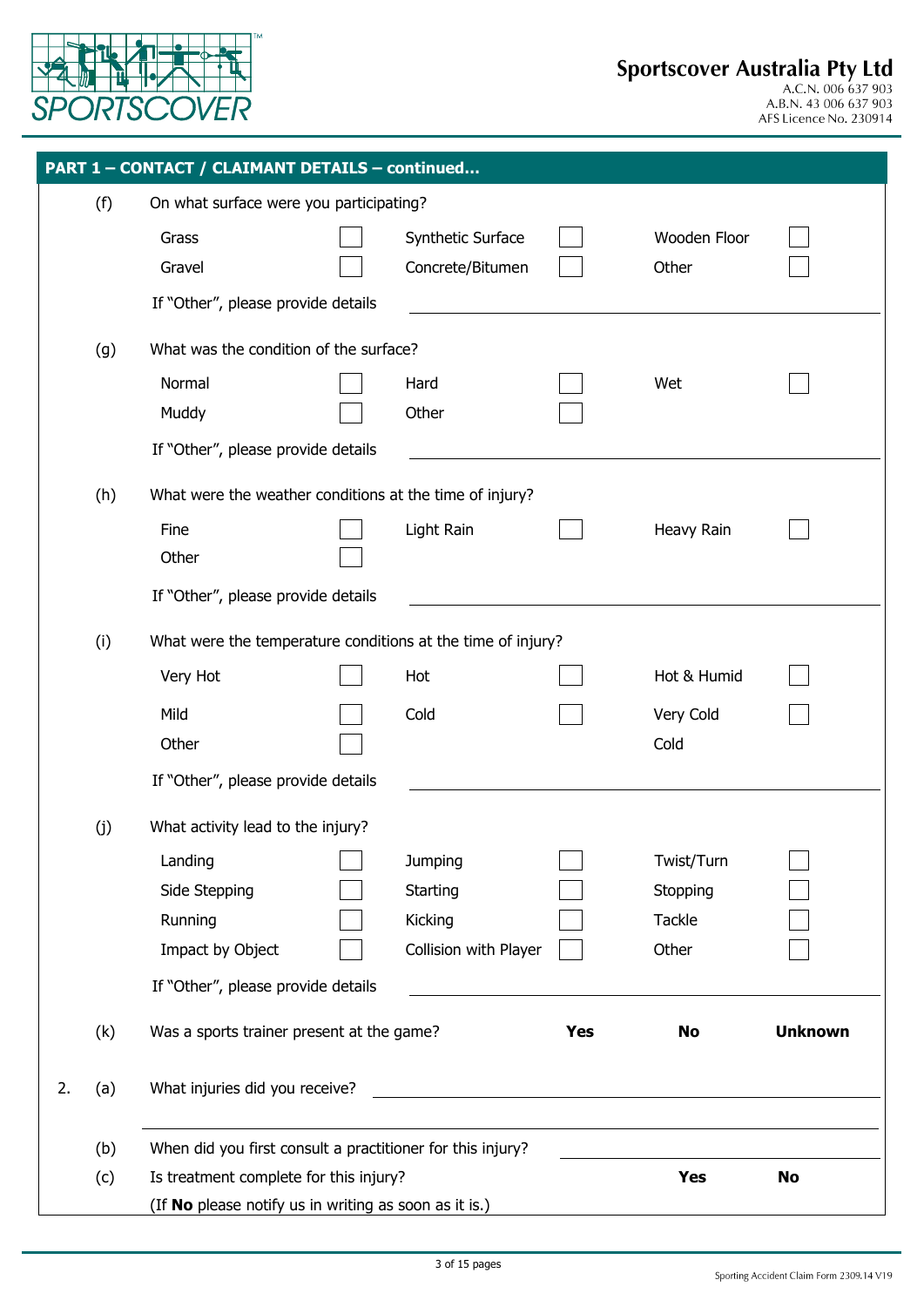

|    | <b>PART 1 - CONTACT / CLAIMANT DETAILS - continued</b>                                                                                        |            |           |                             |          |                               |           |            |           |
|----|-----------------------------------------------------------------------------------------------------------------------------------------------|------------|-----------|-----------------------------|----------|-------------------------------|-----------|------------|-----------|
| 3. | Were you taken to hospital by Ambulance?<br><b>Yes</b><br><b>No</b>                                                                           |            |           |                             |          |                               |           |            |           |
|    | Were you admitted to Hospital?                                                                                                                |            |           |                             |          |                               |           | <b>Yes</b> | No        |
|    | If Yes Date<br>from                                                                                                                           | $\prime$   | $\prime$  | to                          | $\prime$ | $\overline{1}$                |           |            |           |
|    | Name of Hospital                                                                                                                              |            |           |                             |          |                               |           |            |           |
|    | <b>Address</b>                                                                                                                                |            |           |                             |          |                               |           |            |           |
|    | Post Code                                                                                                                                     |            |           |                             |          |                               |           |            |           |
|    | In Patient<br><b>Out Patient</b>                                                                                                              |            |           | Name of Attending Doctor    |          |                               |           |            |           |
|    | Are you now, or have you ever been, subject to or affected by other Injury or Disease,<br>Deformity, Defect of Senses, Infirmity or Weakness? |            |           |                             |          |                               |           | Yes        | No        |
|    | If Yes, please give details                                                                                                                   |            |           |                             |          |                               |           |            |           |
|    | Have you ever lodged a personal accident claim before                                                                                         |            |           |                             |          |                               |           | <b>Yes</b> | <b>No</b> |
|    | If Yes, please give details                                                                                                                   |            |           |                             |          |                               |           |            |           |
|    |                                                                                                                                               |            |           |                             |          |                               |           |            |           |
|    | Are you a member of a Private Health Insurance Fund?<br>(a)                                                                                   |            |           |                             |          |                               |           | <b>Yes</b> | <b>No</b> |
|    | If Yes, please give details                                                                                                                   |            |           |                             |          |                               |           |            |           |
|    | Fund Name<br>Member Number                                                                                                                    |            |           |                             |          |                               |           |            |           |
|    | (b)<br>If Yes, are you entitled to claim for any of the following benefits?                                                                   |            |           |                             |          |                               |           | <b>Yes</b> | <b>No</b> |
|    | Private Hospital                                                                                                                              |            |           | Physiotherapy               |          |                               | Dental    |            |           |
|    | Chiropractic                                                                                                                                  |            |           | Ambulance                   |          |                               | Massage   |            |           |
|    | Other ancillary services. Please give details                                                                                                 |            |           |                             |          |                               |           |            |           |
|    | If you intend making a loss of wages claim, are you making or entitled to make a claim in respect of this injury<br>for any of the following? |            |           |                             |          |                               |           |            |           |
|    | <b>Sick Leave</b>                                                                                                                             | Yes        | <b>No</b> | <b>Workers Compensation</b> |          | Yes                           | <b>No</b> |            |           |
|    | Motor Government Benefits                                                                                                                     | Yes        | No        |                             |          | Superannuation Life Insurance |           | Yes        | No.       |
|    | Income Protection (for example: Personal or via Superannuation Fund)                                                                          |            |           |                             |          |                               |           | Yes        | <b>No</b> |
|    | Centrelink Sickness                                                                                                                           | <b>Yes</b> | <b>No</b> |                             |          |                               |           |            |           |
|    | If Yes, please give details                                                                                                                   |            |           |                             |          |                               |           |            |           |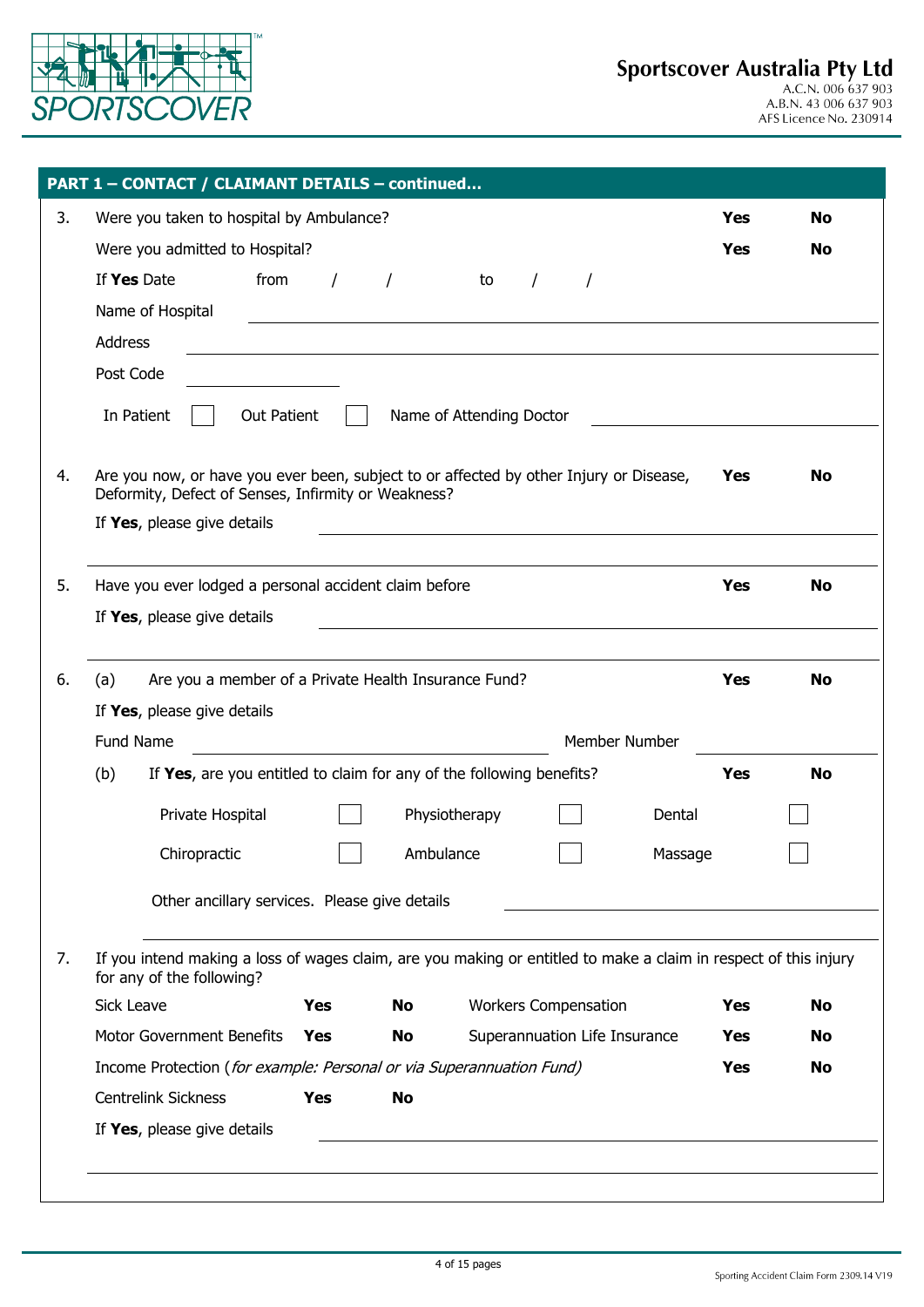



#### **PLEASE NOTE**

**Original receipts and all statements** of any benefit received from any source must be sent to Sportscover as soon as possible. Failure to do so will result in Settlement Delays. Please also remember to **inform us in writing when your treatment is complete**. This will also reduce delays in settlement of your claim.

#### **PART 2 – SETTLEMENT DETAILS**

NOTE: For your convenience please complete the direct bank deposit information below. This will provide you with immediate access to the funds as there are no postal or cheque clearance delays.<br>  $\Box$  Mail shares  $\Box$  Direct hand denote if the position of the position of the interior of the line

| Mail cheque |
|-------------|
|-------------|

Direct bank deposit (if **bank deposit**, please give details below)

| <b>BANK NAME</b><br><b>BENEFICIARY NAME</b> |                  |
|---------------------------------------------|------------------|
| <b>BSB NUMBER</b>                           | minimum 6 digits |
| <b>ACCOUNT NUMBER</b>                       | maximum 9 digits |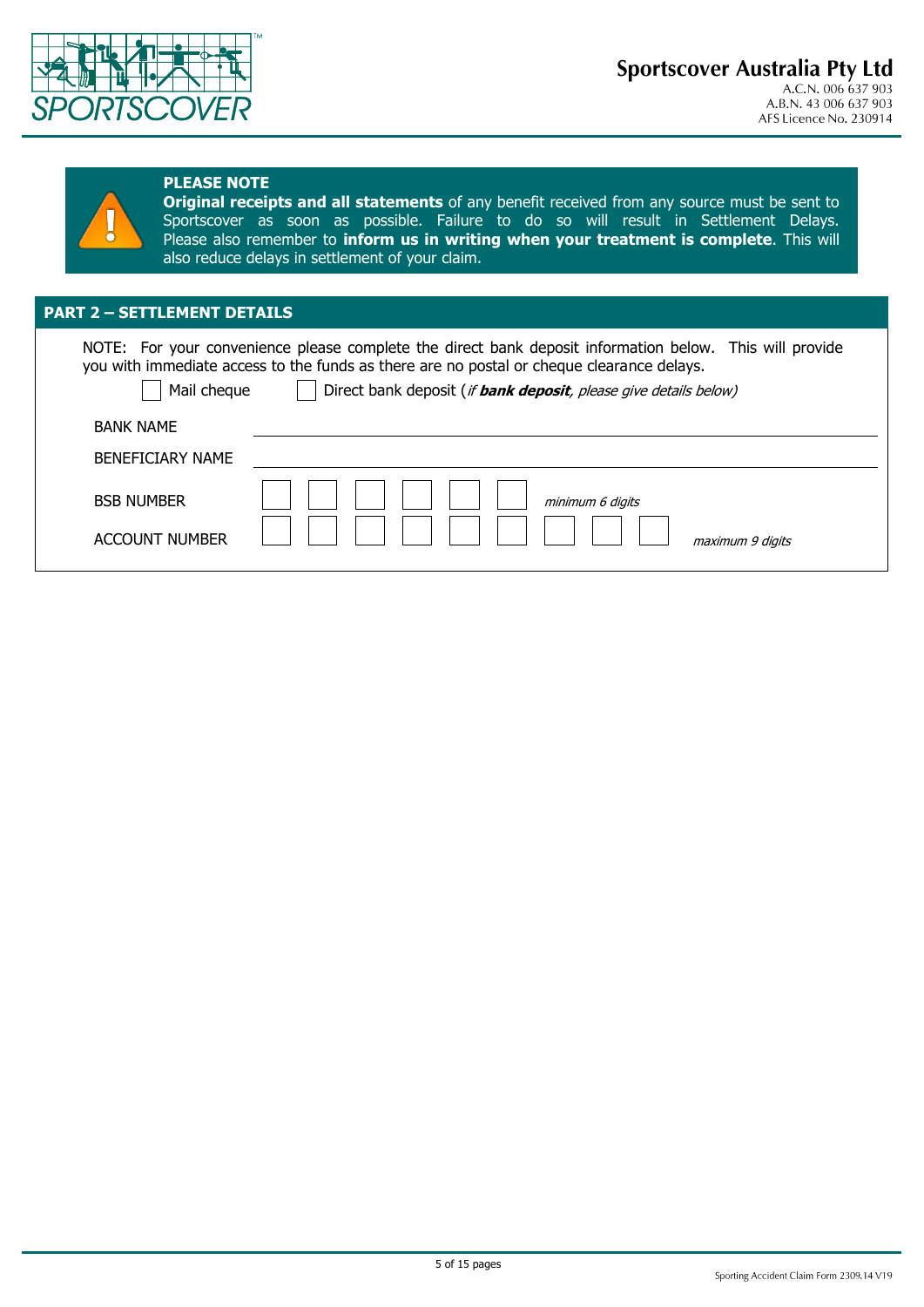

#### **PART 3 – DECLARATION AND AUTHORISATION BY INJURED PERSON**

**Name**

Surname Given Names

I hereby authorise any hospital, physician, medical practitioner, medical specialist or any other person who has attended me and/or any employer of mine, past or present, to furnish Sportscover Australia Pty Ltd (SCA) and/or its representatives with any and all information with respect to any sickness or injury, medical history, consultations, prescriptions or treatment, copies of all hospital or medical records and copies of all records of employers including verification of my earnings.

I acknowledge that any personal information that I have or will provide to Sportscover Australia Pty Ltd (SCA) is necessary for and will be used in the processing, assessing, investigation or review of this claim. I hereby authorise SCA and/or its representatives and consent to SCA and/or its representatives and/or its authorised agent to disclose my personal information to or receive it from an investigator, assessor, surveyor, accountant, supplier, health service provider, appointed/authorised broker, account broker and/or broker of the entity/body corporate/organisation insured (Insured), State or Federal Authority, lawyer, another insurer or reinsurer (local or overseas), reinsurance broker, witness or another party to the claim. I will be provided with the opportunity to access my personal information (some restrictions and costs may apply). In respect of any complaint I may have regarding my personal information, I can contact the SCA Privacy Officer.

I agree that a photocopy/scanned copy of this authorisation shall be considered as effective and valid as the original.

I do solemnly and sincerely declare that the foregoing particulars are true and correct in every detail.

| Signature | Date |  |
|-----------|------|--|
|           |      |  |
|           |      |  |
|           |      |  |
|           |      |  |

**WARNING: Persons found to have lodged a fraudulent claim are liable for prosecution.**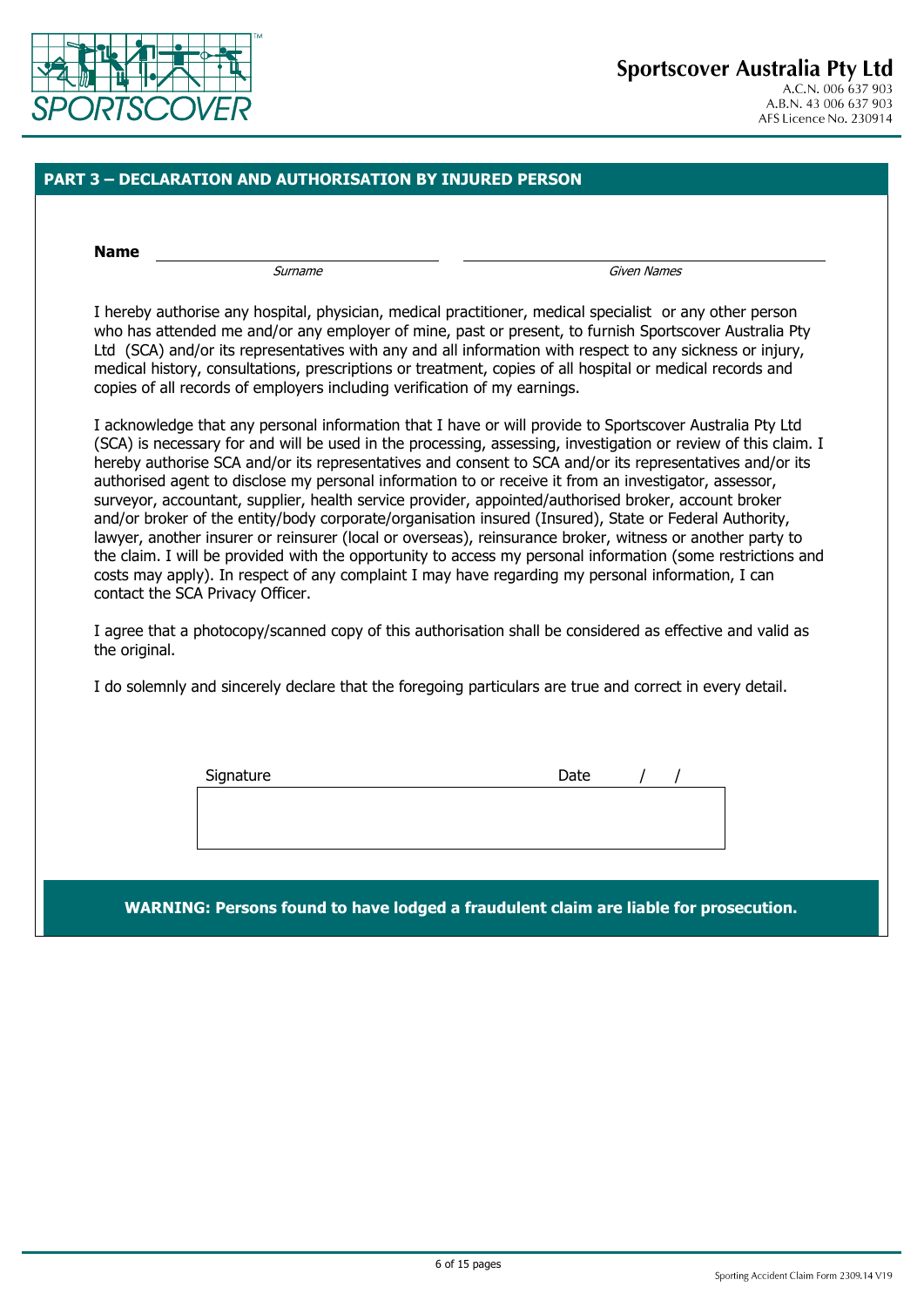

| <b>Given Names</b><br><u> 1980 - Jan Barat, martin amerikan basar dan basa dan basa dan basa dan basa dan basa dan basa dan basa dan b</u><br>State Postcode Postcode<br>Please give a full description of the accident giving a rise to the claimant's injury, as you saw it:<br>Date<br>Given Names<br><u> 1980 - Johann Stein, fransk politik (d. 1980)</u> |
|----------------------------------------------------------------------------------------------------------------------------------------------------------------------------------------------------------------------------------------------------------------------------------------------------------------------------------------------------------------|
|                                                                                                                                                                                                                                                                                                                                                                |
|                                                                                                                                                                                                                                                                                                                                                                |
|                                                                                                                                                                                                                                                                                                                                                                |
|                                                                                                                                                                                                                                                                                                                                                                |
|                                                                                                                                                                                                                                                                                                                                                                |
|                                                                                                                                                                                                                                                                                                                                                                |
|                                                                                                                                                                                                                                                                                                                                                                |
|                                                                                                                                                                                                                                                                                                                                                                |
|                                                                                                                                                                                                                                                                                                                                                                |
|                                                                                                                                                                                                                                                                                                                                                                |
|                                                                                                                                                                                                                                                                                                                                                                |
|                                                                                                                                                                                                                                                                                                                                                                |
|                                                                                                                                                                                                                                                                                                                                                                |
|                                                                                                                                                                                                                                                                                                                                                                |
|                                                                                                                                                                                                                                                                                                                                                                |
|                                                                                                                                                                                                                                                                                                                                                                |
| State Postcode                                                                                                                                                                                                                                                                                                                                                 |
| Telephone (AH) Telephone (BH) Telephone (BH)                                                                                                                                                                                                                                                                                                                   |
|                                                                                                                                                                                                                                                                                                                                                                |
| Please give a full description of the accident giving a rise to the claimant's injury, as you saw it:                                                                                                                                                                                                                                                          |
|                                                                                                                                                                                                                                                                                                                                                                |
|                                                                                                                                                                                                                                                                                                                                                                |
|                                                                                                                                                                                                                                                                                                                                                                |
|                                                                                                                                                                                                                                                                                                                                                                |
|                                                                                                                                                                                                                                                                                                                                                                |
| Date                                                                                                                                                                                                                                                                                                                                                           |
|                                                                                                                                                                                                                                                                                                                                                                |
|                                                                                                                                                                                                                                                                                                                                                                |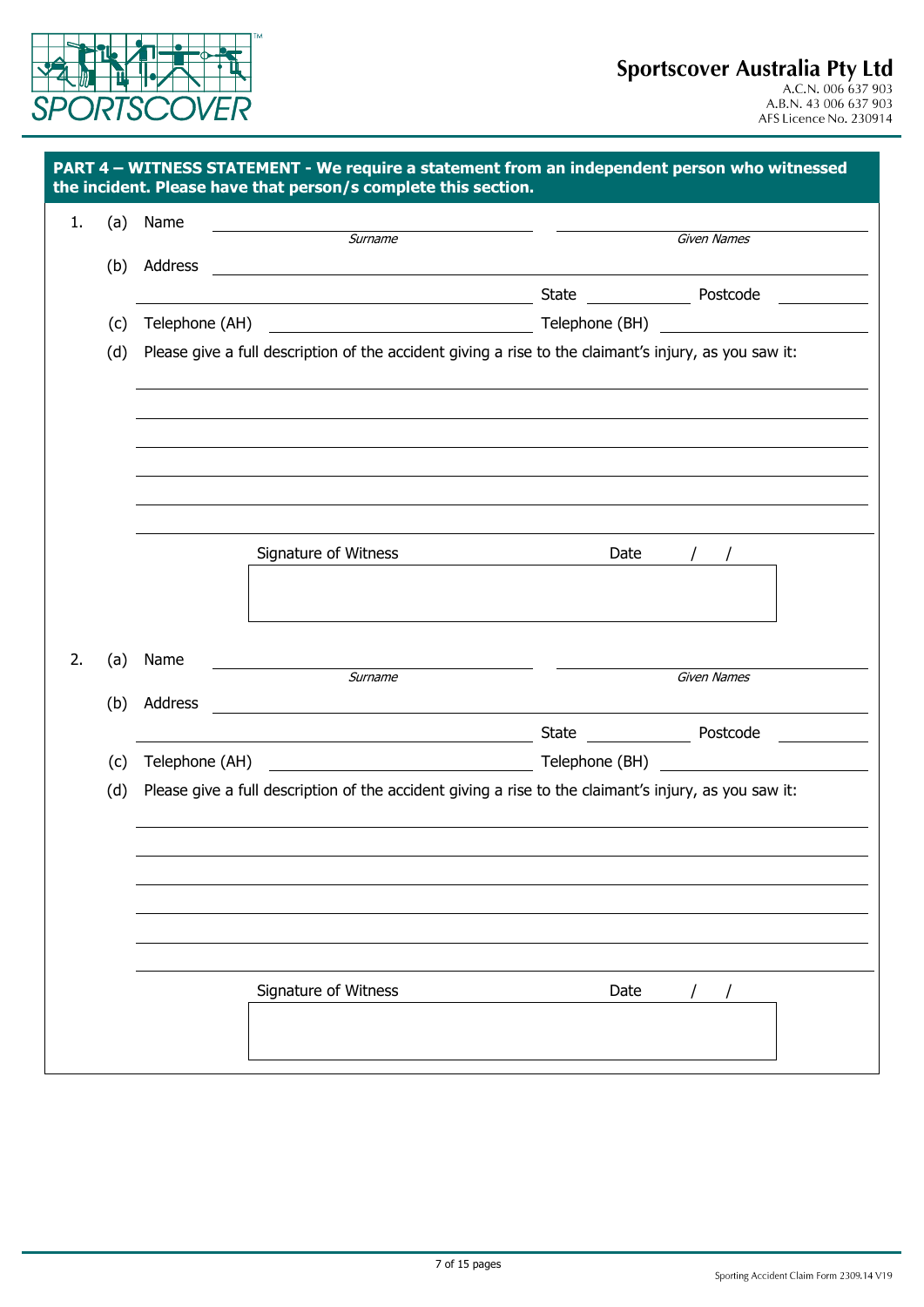

|    |     | <b>PLEASE NOTE:</b><br>A claim cannot be made unless the claimant was gainfully employed and working at least 20 hours a<br>week at the date of injury.<br>The Claimant must be continuously and totally disabled for more then the excess period noted in the |               |               |                                                                                                                                                                                                                                                                                                                                                                                                                                                                                                                                     |                    |
|----|-----|----------------------------------------------------------------------------------------------------------------------------------------------------------------------------------------------------------------------------------------------------------------|---------------|---------------|-------------------------------------------------------------------------------------------------------------------------------------------------------------------------------------------------------------------------------------------------------------------------------------------------------------------------------------------------------------------------------------------------------------------------------------------------------------------------------------------------------------------------------------|--------------------|
|    |     | Policy.                                                                                                                                                                                                                                                        |               |               |                                                                                                                                                                                                                                                                                                                                                                                                                                                                                                                                     |                    |
|    |     | Current Employer's Name                                                                                                                                                                                                                                        |               |               | <u> 1989 - Johann Stoff, deutscher Stoff, der Stoff, der Stoff, der Stoff, der Stoff, der Stoff, der Stoff, der S</u>                                                                                                                                                                                                                                                                                                                                                                                                               |                    |
|    |     | <b>Current Employer's Address</b>                                                                                                                                                                                                                              |               |               |                                                                                                                                                                                                                                                                                                                                                                                                                                                                                                                                     |                    |
|    |     |                                                                                                                                                                                                                                                                |               |               |                                                                                                                                                                                                                                                                                                                                                                                                                                                                                                                                     |                    |
|    |     | <b>Contact Name</b><br>Telephone (AH) Telephone (BH) Telephone (BH)                                                                                                                                                                                            |               |               |                                                                                                                                                                                                                                                                                                                                                                                                                                                                                                                                     |                    |
|    |     |                                                                                                                                                                                                                                                                |               |               |                                                                                                                                                                                                                                                                                                                                                                                                                                                                                                                                     |                    |
| 1. |     | At the time of the accident were you (please select as appropriate)                                                                                                                                                                                            |               |               |                                                                                                                                                                                                                                                                                                                                                                                                                                                                                                                                     |                    |
|    |     | Full Time Employee                                                                                                                                                                                                                                             |               |               |                                                                                                                                                                                                                                                                                                                                                                                                                                                                                                                                     |                    |
|    |     | Part Time Employee Working hours per week                                                                                                                                                                                                                      |               |               |                                                                                                                                                                                                                                                                                                                                                                                                                                                                                                                                     |                    |
|    |     | Self Employed on a full time basis                                                                                                                                                                                                                             |               |               |                                                                                                                                                                                                                                                                                                                                                                                                                                                                                                                                     |                    |
|    |     | Period of Employment                                                                                                                                                                                                                                           |               |               |                                                                                                                                                                                                                                                                                                                                                                                                                                                                                                                                     |                    |
| 2. |     | What is your Occupation/Position?                                                                                                                                                                                                                              |               |               |                                                                                                                                                                                                                                                                                                                                                                                                                                                                                                                                     |                    |
| 3. |     | What are your Gross Earnings per annum from this<br>employer?                                                                                                                                                                                                  |               |               |                                                                                                                                                                                                                                                                                                                                                                                                                                                                                                                                     |                    |
| 4. |     | When did you cease work as a result of your injury?                                                                                                                                                                                                            |               |               |                                                                                                                                                                                                                                                                                                                                                                                                                                                                                                                                     |                    |
| 5. |     | Have you returned to work? <b>Yes</b>                                                                                                                                                                                                                          | <b>No</b>     | If Yes, when? |                                                                                                                                                                                                                                                                                                                                                                                                                                                                                                                                     |                    |
|    |     | Please give details of your entitlements (if any) to each of the following benefits:                                                                                                                                                                           |               |               |                                                                                                                                                                                                                                                                                                                                                                                                                                                                                                                                     |                    |
| 6. |     |                                                                                                                                                                                                                                                                | <b>Number</b> |               | <b>Weekly</b>                                                                                                                                                                                                                                                                                                                                                                                                                                                                                                                       | <b>Total</b>       |
|    |     |                                                                                                                                                                                                                                                                | of Weeks      |               | <b>Amount</b>                                                                                                                                                                                                                                                                                                                                                                                                                                                                                                                       | <b>Entitlement</b> |
|    | (a) | Sick pay from your employer                                                                                                                                                                                                                                    |               | $^\copyright$ |                                                                                                                                                                                                                                                                                                                                                                                                                                                                                                                                     |                    |
|    | (b) | Other insurance benefits including<br><b>Personal Accident Policies</b>                                                                                                                                                                                        |               | @             | $\begin{aligned} \underline{\hspace{1cm}}\quad \  \  \, \underline{\hspace{1cm}}\quad \  \  \, \underline{\hspace{1cm}}\quad \  \  \, \underline{\hspace{1cm}}\quad \  \  \, \underline{\hspace{1cm}}\quad \  \  \, \underline{\hspace{1cm}}\quad \  \  \, \underline{\hspace{1cm}}\quad \  \  \, \underline{\hspace{1cm}}\quad \  \  \, \underline{\hspace{1cm}}\quad \  \  \, \underline{\hspace{1cm}}\quad \  \  \, \underline{\hspace{1cm}}\quad \  \  \, \underline{\hspace{1cm}}\quad \  \  \, \underline{\hspace{1cm}}\quad$ |                    |
|    | (c) | Centrelink                                                                                                                                                                                                                                                     |               | @             |                                                                                                                                                                                                                                                                                                                                                                                                                                                                                                                                     |                    |
|    | (d) | Other salary, wages, income or pay<br>of any nature whatsoever being:                                                                                                                                                                                          |               | @             | <u> 1999년 - 대한민국 부모 대한민국 대학교 (1999년 - 1999년 - 1999년 - 1999년 - 1999년 - 1999년 - 1999년 - 1999년 - 1999년 - 1999년 - 19</u>                                                                                                                                                                                                                                                                                                                                                                                                                |                    |
|    |     | If other sources,<br>please describe briefly.                                                                                                                                                                                                                  |               |               |                                                                                                                                                                                                                                                                                                                                                                                                                                                                                                                                     |                    |
|    |     |                                                                                                                                                                                                                                                                |               |               | <b>Total Entitlements = Example 2018</b>                                                                                                                                                                                                                                                                                                                                                                                                                                                                                            |                    |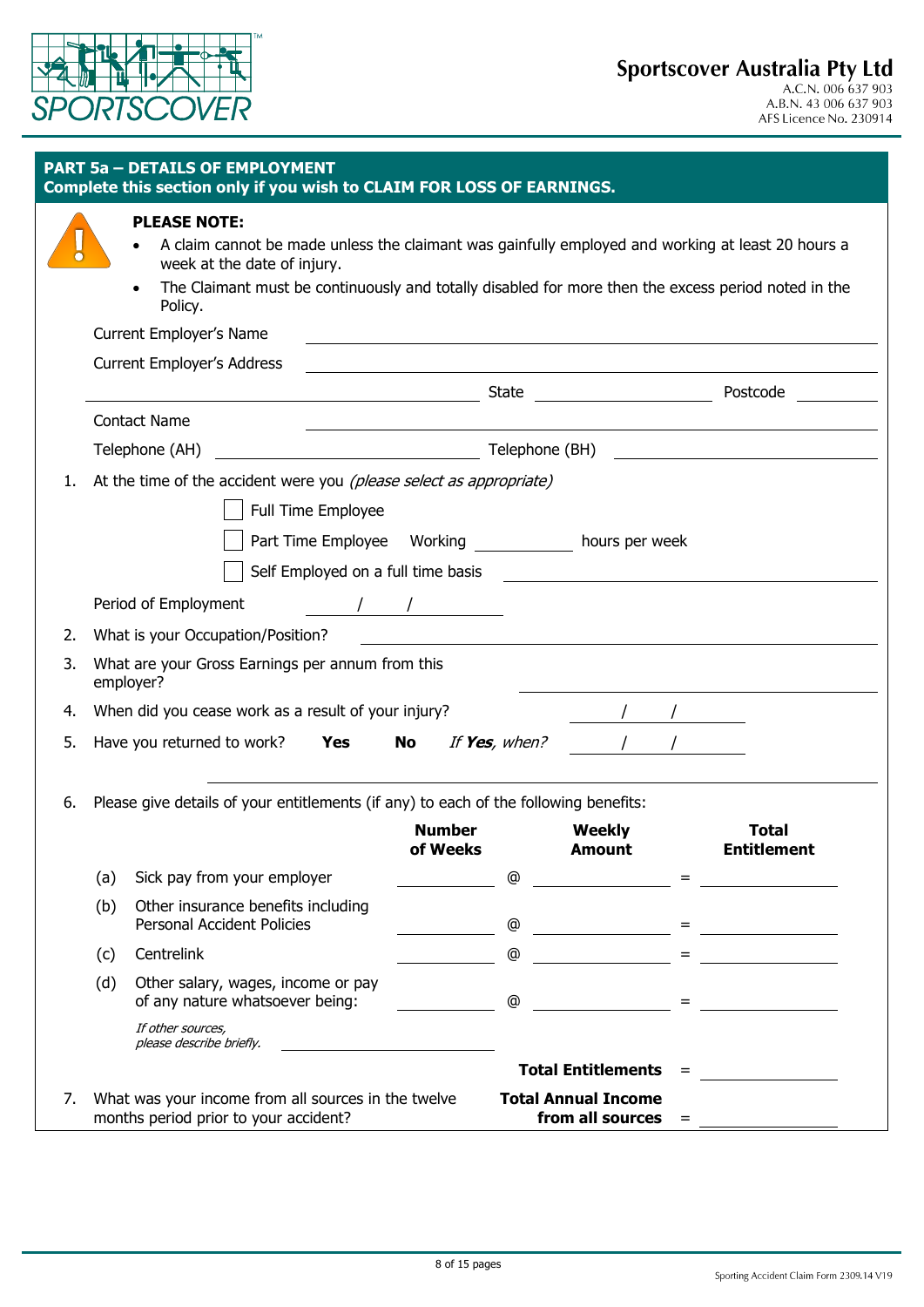

|                                                                                                                      |     | <b>PART 5a - DETAILS OF EMPLOYMENT - continued</b>                                        |  |  |    |       |                |          |  |
|----------------------------------------------------------------------------------------------------------------------|-----|-------------------------------------------------------------------------------------------|--|--|----|-------|----------------|----------|--|
| Have you worked at more than one place of employment within the twelve month period<br>8.<br>prior to your accident? |     |                                                                                           |  |  |    |       | <b>Yes</b>     | No       |  |
|                                                                                                                      |     | If Yes, please provide details below showing full names and addresses - no abbreviations. |  |  |    |       |                |          |  |
|                                                                                                                      | (a) | <b>Former Employer</b>                                                                    |  |  |    |       |                |          |  |
|                                                                                                                      |     | Contact                                                                                   |  |  |    |       | Telephone (BH) |          |  |
|                                                                                                                      |     | <b>Address</b>                                                                            |  |  |    |       |                |          |  |
|                                                                                                                      |     |                                                                                           |  |  |    | State |                | Postcode |  |
|                                                                                                                      |     | Occupation / Position                                                                     |  |  |    |       |                |          |  |
|                                                                                                                      |     | Period of Employment                                                                      |  |  | to |       |                |          |  |
|                                                                                                                      |     |                                                                                           |  |  |    |       |                |          |  |

(Please list any additional former employers on a separate list. Leave blank if not applicable.)

#### **PART 5b – EMPLOYER'S STATEMENT - To be completed by Claimant's current Employer**

| (Name)                                                                                                                                                                                                                                                            | <b>Manager</b> | <b>Accountant</b><br>please select title | <b>Director</b>                   | <b>Partner</b> |
|-------------------------------------------------------------------------------------------------------------------------------------------------------------------------------------------------------------------------------------------------------------------|----------------|------------------------------------------|-----------------------------------|----------------|
| of<br><u> 1980 - Jan Stein Stein Stein Stein Stein Stein Stein Stein Stein Stein Stein Stein Stein Stein Stein Stein S</u>                                                                                                                                        |                |                                          |                                   |                |
| (Name of Company)                                                                                                                                                                                                                                                 |                |                                          |                                   |                |
| at                                                                                                                                                                                                                                                                |                |                                          |                                   |                |
| confirm that<br>(Name of Employee)                                                                                                                                                                                                                                |                |                                          | has been employed continuously by |                |
| this firm in the position of                                                                                                                                                                                                                                      |                | since                                    |                                   |                |
| His/Her gross earnings since the above date of employment (if less than 12 months ago) or for the past 12 months up<br>to the date of his/her injury as described on this claim form amounted to $$$                                                              |                |                                          |                                   |                |
| / / / / the claimant was entitled to _ _ _ _ _ _ _ _ _ _ sick days pay.<br>At the<br>(Date of Injury)                                                                                                                                                             |                |                                          |                                   |                |
| I confirm that the claimant was not entitled to receive, nor did receive any form of remuneration whatsoever from this<br>firm, his employer, in respect of his/her period of disablement commencing at the above-mentioned date of injury;<br>except as follows: |                |                                          |                                   |                |
|                                                                                                                                                                                                                                                                   |                |                                          |                                   |                |
| Signature                                                                                                                                                                                                                                                         | Date           |                                          |                                   |                |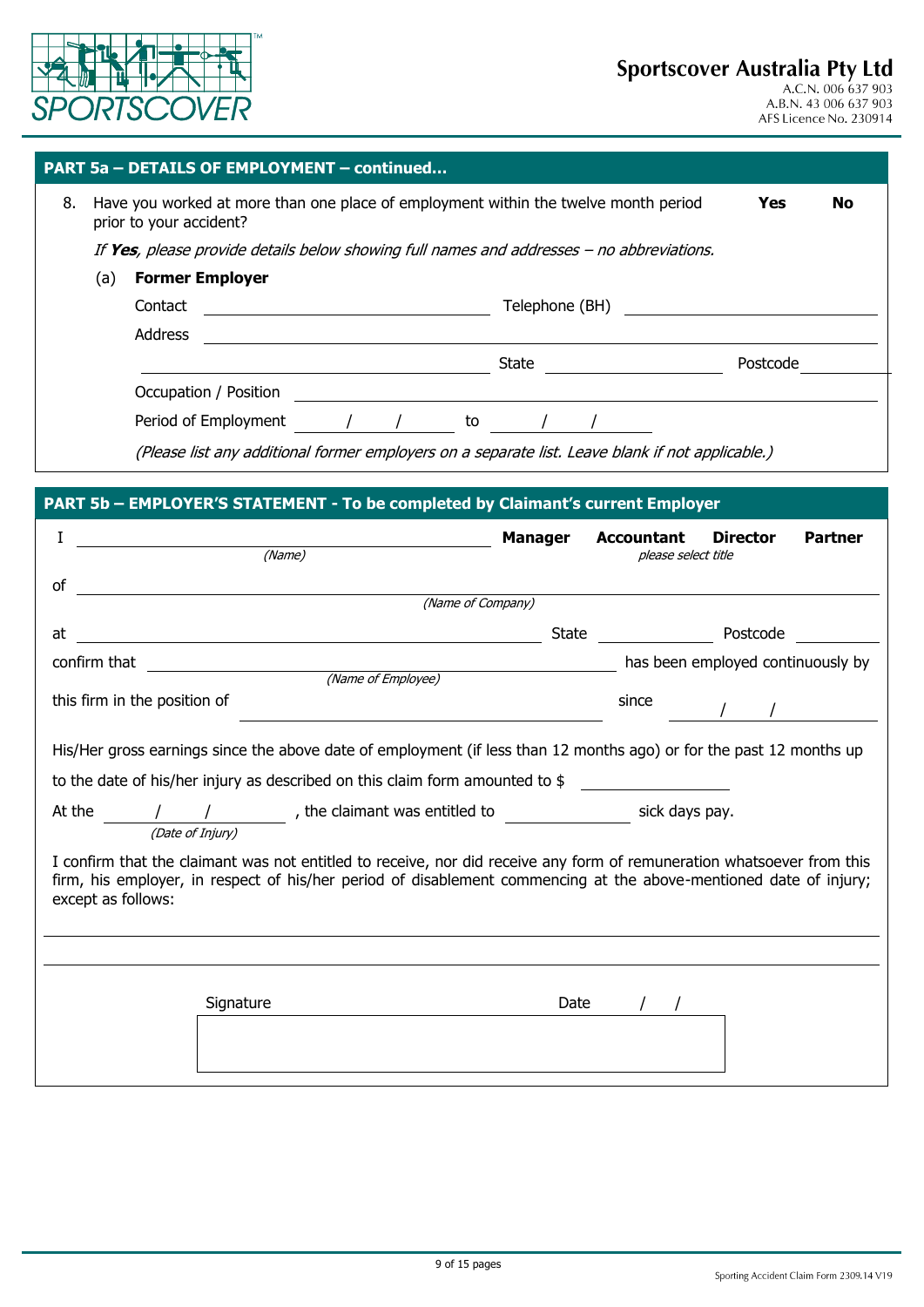

### **PART 5c – ACCOUNTANT'S STATEMENT**

| I                                             |           |                                                                                                   | <b>Manager Accountant</b> | <b>Director</b>  | <b>Partner</b> |
|-----------------------------------------------|-----------|---------------------------------------------------------------------------------------------------|---------------------------|------------------|----------------|
|                                               |           | (Name)                                                                                            | please select title       |                  |                |
| of                                            |           | <u> 1989 - Andrea Station, Amerikaansk politiker (</u>                                            |                           |                  |                |
|                                               |           | (Name of Company)                                                                                 |                           |                  |                |
|                                               |           |                                                                                                   |                           |                  |                |
| confirm that our firm acts as Accountants for |           | <u> 1980 - Andrea Station Barbara, amerikan personal (h. 1980).</u>                               |                           |                  |                |
|                                               |           |                                                                                                   | (The Claimant)            |                  |                |
|                                               |           |                                                                                                   | State Postcode            |                  |                |
|                                               |           | and that his/her gross earnings (before tax but after expenses) for the 12 months period ending / |                           |                  |                |
|                                               |           |                                                                                                   |                           | (Date of Injury) |                |
|                                               |           | Income protection <b>Yes</b> No If Yes, name of company ______________________________            |                           |                  |                |
|                                               | Signature |                                                                                                   | Date $/ /$                |                  |                |
|                                               |           |                                                                                                   |                           |                  |                |
|                                               |           |                                                                                                   |                           |                  |                |
|                                               |           |                                                                                                   |                           |                  |                |
|                                               |           |                                                                                                   |                           |                  |                |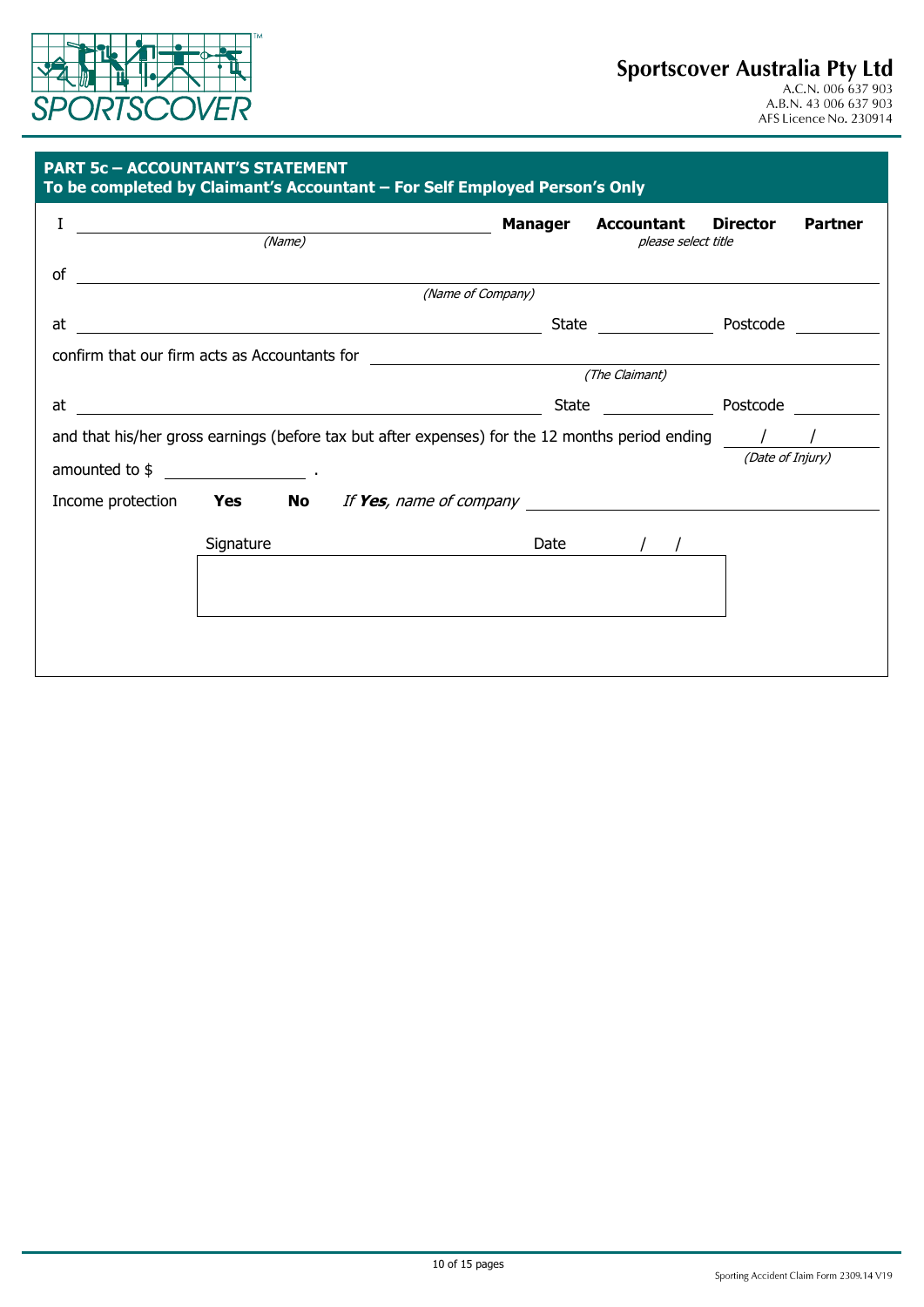

# **Official Report**

**PLEASE USE BLOCK LETTERS | PLEASE ENSURE THAT ALL QUESTIONS HAVE BEEN FULLY ANSWERED**

#### **PLEASE NOTE:**

**These questions must be completed by an authorised office bearer of the insured Club/Association (eg: President, Treasurer, Secretary). The Team sheet or Injury Report is a separate document.**

#### **PART 6 – INCIDENT REPORT**

|    | <b>CLAIMANT'S NAME</b>                            |                                                                                              |            |           |
|----|---------------------------------------------------|----------------------------------------------------------------------------------------------|------------|-----------|
|    | <b>Date of Injury</b>                             |                                                                                              |            |           |
| 1. | Name of Association                               | Club                                                                                         |            |           |
| 2. |                                                   | Was the player, listed above, registered at the time of the accident?                        | Yes        | No        |
| 3. |                                                   | Were you a witness to the accident described <i>(If Yes, please give details)</i>            | <b>Yes</b> | <b>No</b> |
|    |                                                   |                                                                                              |            |           |
|    |                                                   |                                                                                              |            |           |
|    |                                                   |                                                                                              |            |           |
|    |                                                   |                                                                                              |            |           |
|    | participating in a club game or training session? | If you were not a witness, are you satisfied the player was injured on the above date whilst | <b>Yes</b> | No        |
|    | If No, please give reasons                        |                                                                                              |            |           |
|    |                                                   |                                                                                              |            |           |

#### **PART 7 – DECLARATION BY AN AUTHORISED OFFICE BEARER**

|                      | authorise this claim to be paid directly to | <u> 1989 - Johann Maria Barbara, martx</u> | (claimant). |           |  |
|----------------------|---------------------------------------------|--------------------------------------------|-------------|-----------|--|
|                      | Signature                                   |                                            | Date        |           |  |
|                      |                                             |                                            |             |           |  |
|                      |                                             |                                            |             |           |  |
| <b>Print Name</b>    |                                             |                                            |             |           |  |
| Position             |                                             |                                            |             |           |  |
| <b>Address</b>       |                                             |                                            |             |           |  |
| Suburb               |                                             | <b>State</b>                               |             | Post Code |  |
| <b>Policy Number</b> |                                             | Telephone                                  |             |           |  |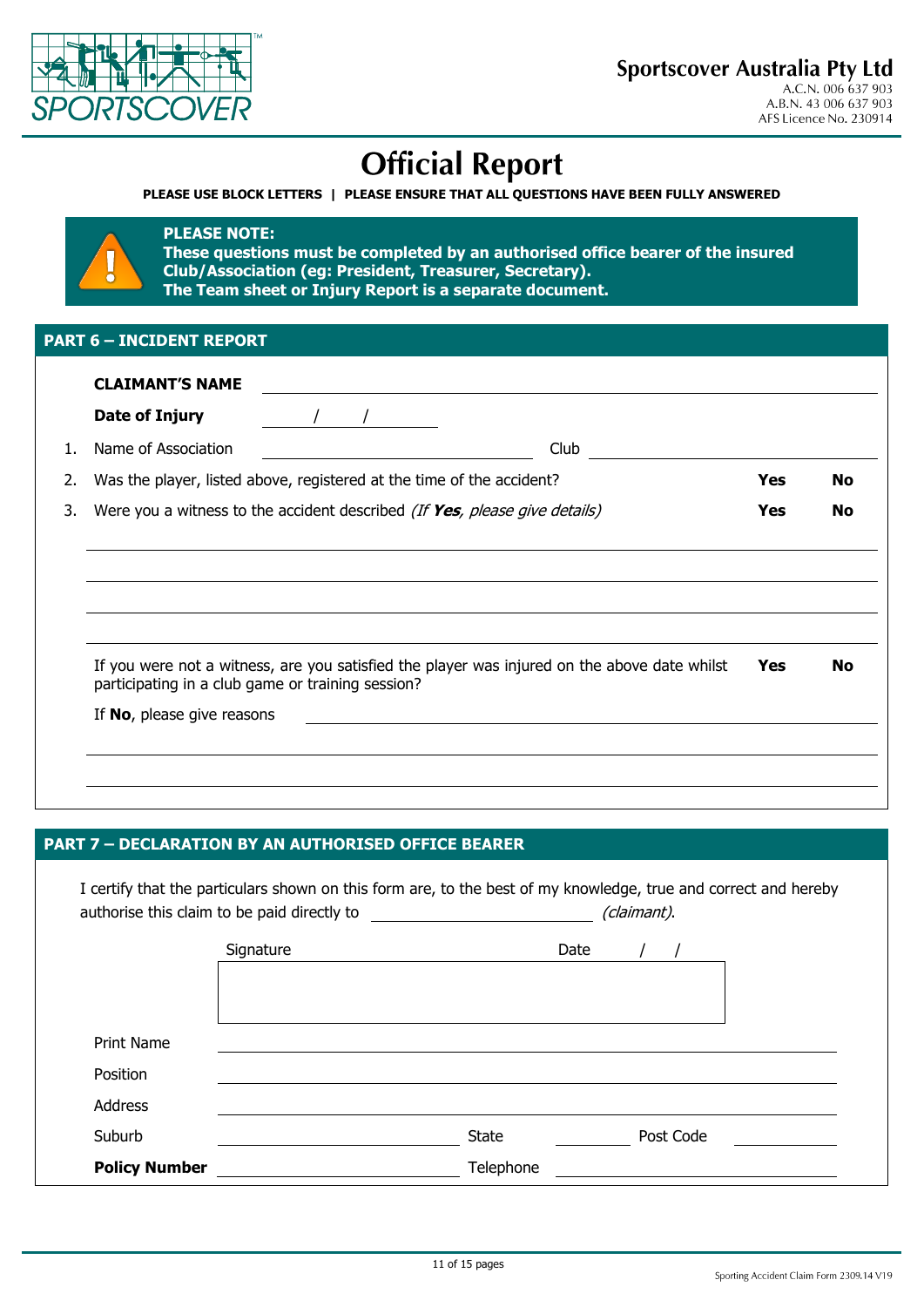

# **Medical Report**

#### **PLEASE USE BLOCK LETTERS | PLEASE ENSURE THAT ALL QUESTIONS HAVE BEEN FULLY ANSWERED**



#### **PLEASE NOTE:**

**These questions are to be completed by the main Doctor, Physiotherapist, Dentist or Chiropractor. IMPORTANT: If you are claiming for LOSS OF INCOME this section** *U***must***<sup>U</sup>* **be completed by your DOCTOR. The insured is responsible for the completion of this form and any charges incurred for its completion.**

#### **PART 8 – MEDICAL REPORT**

|    | <b>Patient's Details</b>                                                                                                                                                                                                                                                                                                                                                                                                                            |                  |  |
|----|-----------------------------------------------------------------------------------------------------------------------------------------------------------------------------------------------------------------------------------------------------------------------------------------------------------------------------------------------------------------------------------------------------------------------------------------------------|------------------|--|
|    | Name<br><i><u>Surname</u></i>                                                                                                                                                                                                                                                                                                                                                                                                                       |                  |  |
|    |                                                                                                                                                                                                                                                                                                                                                                                                                                                     | Given Names      |  |
|    | Address<br>State<br><u> 1990 - Johann Barbara, martin a</u>                                                                                                                                                                                                                                                                                                                                                                                         | Postcode         |  |
|    | <u> 1989 - Johann Barnett, fransk politiker (d. 19</u>                                                                                                                                                                                                                                                                                                                                                                                              |                  |  |
|    | What is disabling the patient? (Please give a complete diagnosis of this condition)                                                                                                                                                                                                                                                                                                                                                                 |                  |  |
|    |                                                                                                                                                                                                                                                                                                                                                                                                                                                     |                  |  |
|    |                                                                                                                                                                                                                                                                                                                                                                                                                                                     |                  |  |
| 1. | <b>History</b><br>When did the patient first receive medical treatment for this injury?                                                                                                                                                                                                                                                                                                                                                             |                  |  |
| 2. | (a) Was there a previous history of this or similar condition?                                                                                                                                                                                                                                                                                                                                                                                      | Yes<br><b>No</b> |  |
|    | (b) If Yes, please state the condition and advise when previous treatment was given                                                                                                                                                                                                                                                                                                                                                                 |                  |  |
|    |                                                                                                                                                                                                                                                                                                                                                                                                                                                     |                  |  |
| 3. | (a) How long have you known the patient?                                                                                                                                                                                                                                                                                                                                                                                                            |                  |  |
|    | (b) Are you the claimant's regular practitioner?                                                                                                                                                                                                                                                                                                                                                                                                    | Yes<br>No        |  |
|    | (c) If <b>No</b> , please advise who is $\frac{1}{2}$ <b>No.</b> The set of the set of the set of the set of the set of the set of the set of the set of the set of the set of the set of the set of the set of the set of the set of the se                                                                                                                                                                                                        |                  |  |
|    | <b>Injury</b>                                                                                                                                                                                                                                                                                                                                                                                                                                       |                  |  |
| 1. | When did the patient suffer the injury<br>$\frac{1}{2}$                                                                                                                                                                                                                                                                                                                                                                                             |                  |  |
| 2. | What were the circumstances surrounding the injury?                                                                                                                                                                                                                                                                                                                                                                                                 |                  |  |
|    |                                                                                                                                                                                                                                                                                                                                                                                                                                                     |                  |  |
|    | <b>Degree of Disability</b>                                                                                                                                                                                                                                                                                                                                                                                                                         |                  |  |
| 1. | Patient's Occupation                                                                                                                                                                                                                                                                                                                                                                                                                                |                  |  |
| 2. | When was the patient obliged to cease work?                                                                                                                                                                                                                                                                                                                                                                                                         |                  |  |
| 3. | If patient is still disabled, when approximately will the patient resume:                                                                                                                                                                                                                                                                                                                                                                           |                  |  |
|    | (a) Some duties? $\begin{array}{ c c c c c c }\n\hline\n& & & & \\ \hline\n& & & & \\ \hline\n& & & & \\ \hline\n& & & & \\ \hline\n& & & & \\ \hline\n& & & & \\ \hline\n& & & & \\ \hline\n& & & & \\ \hline\n& & & & \\ \hline\n& & & & \\ \hline\n& & & & \\ \hline\n& & & & \\ \hline\n& & & & \\ \hline\n& & & & \\ \hline\n& & & & \\ \hline\n& & & & \\ \hline\n& & & & \\ \hline\n& & & & \\ \hline\n& & & & \\ \hline\n& & & & \\ \hline$ |                  |  |
| 4. | If patient has recovered, when was the patient able to resume:                                                                                                                                                                                                                                                                                                                                                                                      |                  |  |
|    | (b) Full duties?<br>(a) Some duties?<br>$\begin{array}{ccc} \end{array}$                                                                                                                                                                                                                                                                                                                                                                            |                  |  |
|    | <b>Treatment of present condition</b>                                                                                                                                                                                                                                                                                                                                                                                                               |                  |  |
| 1. | (b) Most recently<br>When were you consulted? (a) Initially                                                                                                                                                                                                                                                                                                                                                                                         |                  |  |
| 2. | How often has the patient consulted you?                                                                                                                                                                                                                                                                                                                                                                                                            |                  |  |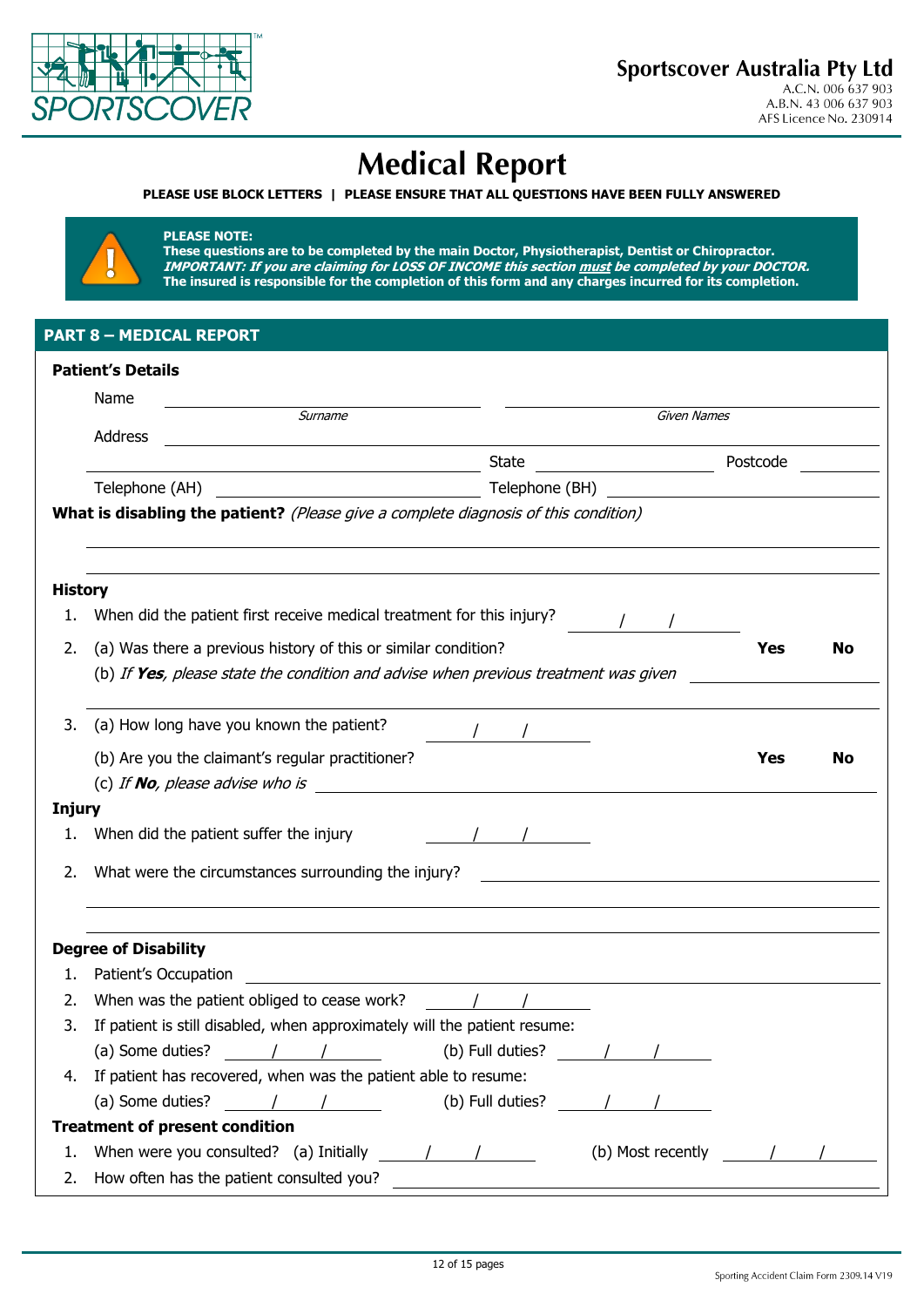

|     |                                                | <b>PART 8 - MEDICAL REPORT - continued</b>                                                                                                                             |            |           |  |  |  |
|-----|------------------------------------------------|------------------------------------------------------------------------------------------------------------------------------------------------------------------------|------------|-----------|--|--|--|
| 3.  | Was patient confined to hospital?              |                                                                                                                                                                        | <b>Yes</b> | <b>No</b> |  |  |  |
| 4.  |                                                | If Yes, please advise (a) Name of hospital                                                                                                                             |            |           |  |  |  |
|     |                                                | (b) Period of Confinement from<br>to                                                                                                                                   |            |           |  |  |  |
| 5.  |                                                | Was confinement in a convalescent home necessary after hospitalisation                                                                                                 | <b>Yes</b> | <b>No</b> |  |  |  |
|     | If Yes, please give details                    | <u> 1980 - Andrea Andrew Maria (h. 1980).</u>                                                                                                                          |            |           |  |  |  |
| 6.  |                                                | What are the current subjective symptoms?                                                                                                                              |            |           |  |  |  |
| 7.  | Please give results of any objective findings: |                                                                                                                                                                        |            |           |  |  |  |
|     | (a) X-Rays, MRI's                              | <u> 1989 - Jan Stern Harry Harry Harry Harry Harry Harry Harry Harry Harry Harry Harry Harry Harry Harry Harry Har</u>                                                 |            |           |  |  |  |
|     |                                                | (b) Other tests - please advise tests done and findings                                                                                                                |            |           |  |  |  |
|     |                                                | 2. $\qquad \qquad$                                                                                                                                                     |            |           |  |  |  |
| 8.  |                                                | What surgical procedures have been performed?<br><u> 1980 - Johann Barn, mars ann an t-Amhain Aonaich an t-Aonaich an t-Aonaich an t-Aonaich an t-Aonaich an t-Aon</u> |            |           |  |  |  |
| 9.  |                                                | What surgical procedures have been contemplated?<br><u> 1989 - Andrea Andrew Maria (h. 1989).</u>                                                                      |            |           |  |  |  |
| 10. |                                                | Are there any underlying conditions affecting recovery from the current condition?                                                                                     | <b>Yes</b> | <b>No</b> |  |  |  |
|     |                                                | If Yes, could you advise the nature of underlying conditions and how they affect disability and recovery:                                                              |            |           |  |  |  |
|     |                                                |                                                                                                                                                                        |            |           |  |  |  |
| 11. |                                                | Has patient any other physical or mental impairment?                                                                                                                   | <b>Yes</b> | <b>No</b> |  |  |  |
|     | If Yes, please describe                        |                                                                                                                                                                        |            |           |  |  |  |
| 12. |                                                | Please advise names and addresses of other treating physicians                                                                                                         |            |           |  |  |  |
|     | Name                                           |                                                                                                                                                                        |            |           |  |  |  |
|     | Address                                        |                                                                                                                                                                        |            |           |  |  |  |
|     |                                                | Telephone                                                                                                                                                              |            |           |  |  |  |
| 13. |                                                | If you have terminated treatment, please advise date                                                                                                                   |            |           |  |  |  |
| 14. | What is the current prognosis?                 |                                                                                                                                                                        |            |           |  |  |  |
| 15. |                                                | Are there any further remarks which may assist in assessing this condition?                                                                                            |            |           |  |  |  |
|     |                                                |                                                                                                                                                                        |            |           |  |  |  |
| 16. |                                                | Is there any permanent disability at present?                                                                                                                          | <b>Yes</b> | No        |  |  |  |
|     |                                                | If Yes, please explain giving an estimated percentage loss of function:                                                                                                |            |           |  |  |  |
|     | <b>Physician's Details</b>                     |                                                                                                                                                                        |            |           |  |  |  |
|     | <b>Full Name</b>                               |                                                                                                                                                                        |            |           |  |  |  |
|     | Qualifications                                 |                                                                                                                                                                        |            |           |  |  |  |
|     | <b>Street Address</b>                          |                                                                                                                                                                        |            |           |  |  |  |
|     | Suburb                                         | <b>State</b>                                                                                                                                                           | Postcode   |           |  |  |  |
|     | Telephone                                      | Email                                                                                                                                                                  |            |           |  |  |  |
|     | Website                                        |                                                                                                                                                                        |            |           |  |  |  |
|     |                                                | Date                                                                                                                                                                   |            |           |  |  |  |
|     |                                                | Signature                                                                                                                                                              |            |           |  |  |  |
|     |                                                |                                                                                                                                                                        |            |           |  |  |  |
|     |                                                |                                                                                                                                                                        |            |           |  |  |  |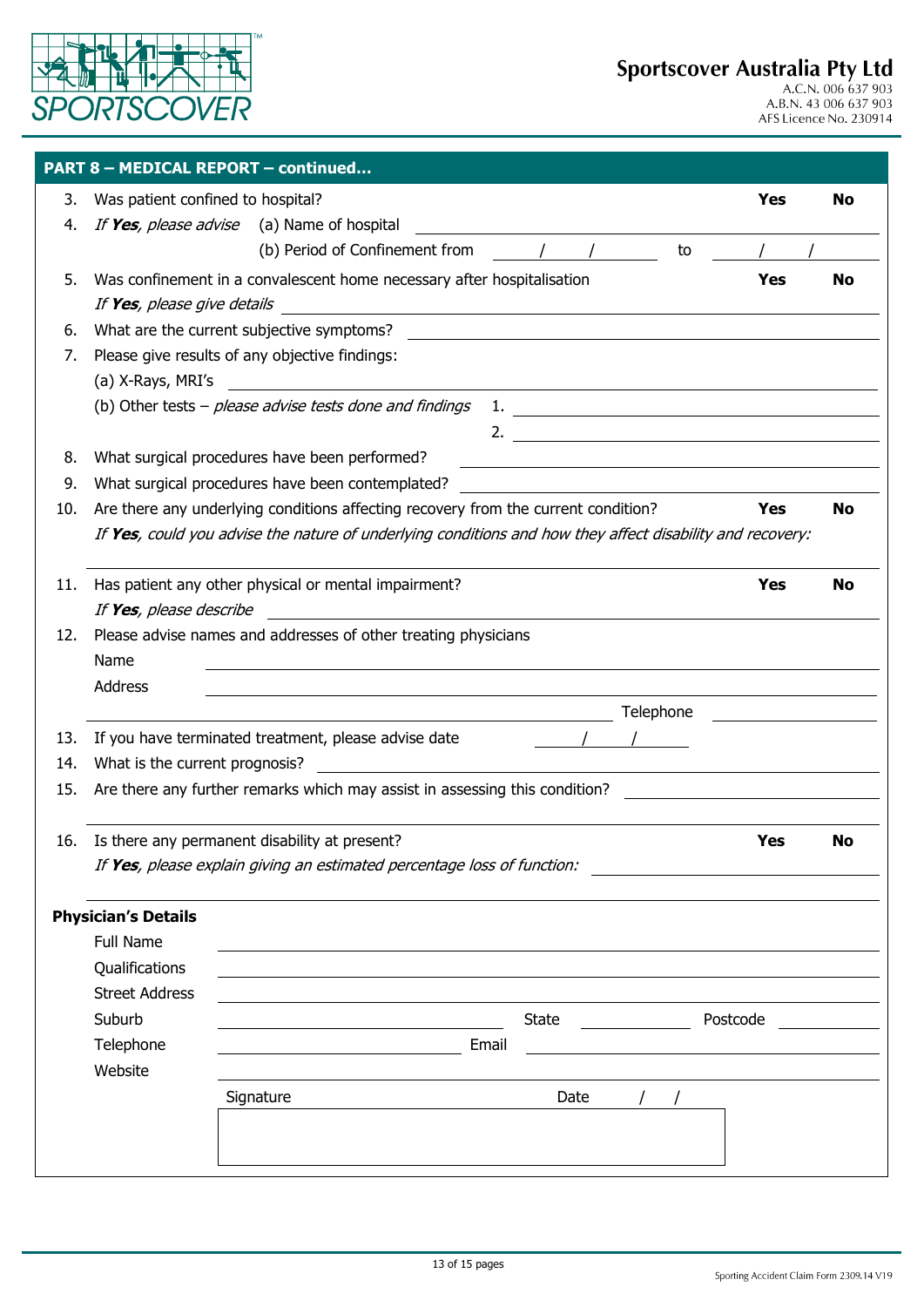

## **206 Health Insurance Act 1973 Medical Expenses**

(Australian government legislation (see below) *does not allow* General Insurers to cover *any costs* subject to a Medicare rebate.)

| <b>Examples of Medicare Medical Expenses (Excluded from Policy)</b><br>(Figures used are for example purposes only)                                                                                                                                                                                       |                                                    |
|-----------------------------------------------------------------------------------------------------------------------------------------------------------------------------------------------------------------------------------------------------------------------------------------------------------|----------------------------------------------------|
| Private Practitioner Visit (GP) - You may be asked to pay towards this service above the<br>Medicare Scheduled Fee.                                                                                                                                                                                       | Medicare Item - not covered<br>in part or whole.   |
| Eg. Bill: \$50.00<br>Medicare Rebate: \$35.00<br>Balance: \$15.00 (Not Claimable)                                                                                                                                                                                                                         |                                                    |
| Surgeon - You may be asked to pay towards this service above the Medicare Scheduled<br>Fee.                                                                                                                                                                                                               | Medicare Item - not covered<br>in part or whole.   |
| Eg. Bill: \$750.00<br>Medicare Rebate: \$600.00 Balance: \$150.00 (Not Claimable)                                                                                                                                                                                                                         |                                                    |
| Anaesthetist - You may be asked to pay towards this service above the Medicare<br>Scheduled Fee.                                                                                                                                                                                                          | Medicare Item $-$ not covered<br>in part or whole. |
| Medicare Rebate: \$300.00 Balance: \$100.00 (Not Claimable)<br>Eg. Bill: \$400.00                                                                                                                                                                                                                         |                                                    |
| Public Hospital Accommodation - You may be asked to pay towards this service above<br>the Medicare Scheduled Fee.                                                                                                                                                                                         | Medicare Item - not covered<br>in part or whole.   |
| Eg. Bill: \$400.00 Medicare Rebate: \$325.00 Balance: \$75.00 (Not Claimable)                                                                                                                                                                                                                             |                                                    |
|                                                                                                                                                                                                                                                                                                           |                                                    |
| Examples of Medical Services which may be covered by the Sportscover<br><b>Policy</b>                                                                                                                                                                                                                     |                                                    |
| Private Hospital Accommodation, Private Hospital Theatre Fees, Ambulance                                                                                                                                                                                                                                  | Refer to policy for limits.                        |
| Physiotherapy, Chiropractor, Massage, Acupuncture, Myotherapy, Osteopath,<br>Hydrotherapy, Podiatry                                                                                                                                                                                                       | Refer to policy for limits.                        |
| Dental (Sound Whole Teeth Only), MRI's (under certain conditions)                                                                                                                                                                                                                                         | Refer to policy for limits.                        |
| Hire of Crutches, Wheelchair, Equipment for Rehabilitation, Brace                                                                                                                                                                                                                                         | Refer to policy for limits.                        |
| The policy relevant to your Club or Association will have a specific Excess, Maximum<br>Percentage Payable and a Maximum Limit Payable. For the specific policy<br>benefits please refer to your Claims covering letter and policy wording which details the<br>policy benefits, coverage and conditions. |                                                    |